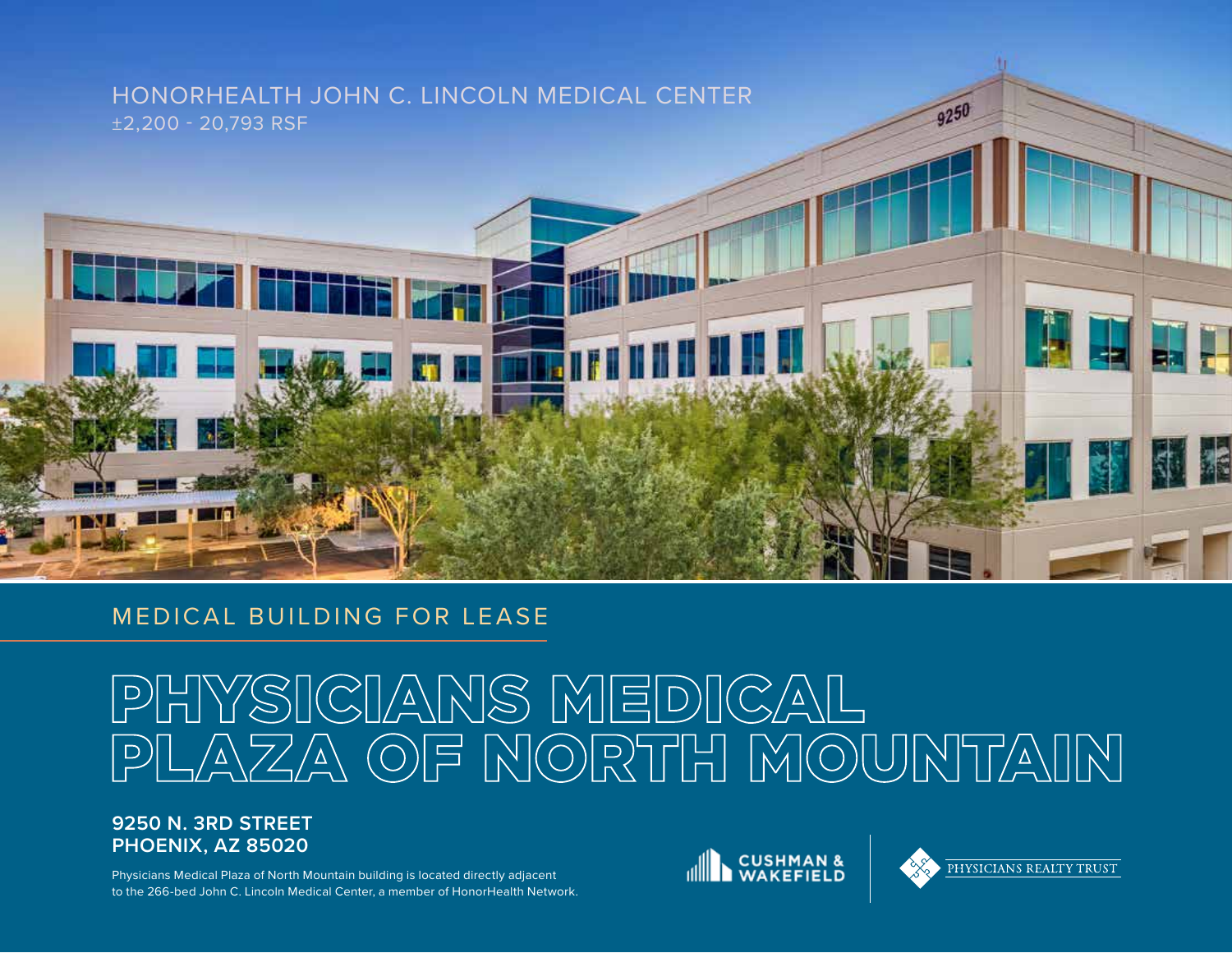# MARKET OVERVIEW

 $\mathcal{L}$ 

The hospital features a medical staff of over 1,600 physicians and includes an accredited chest pain center with PCI, and a primary stroke center.



 $\Box$ 

In October 2007, North Mountain Hospital opened an expanded, state-of-the-art Emergency and Level I Trauma Center.



×

The full-service hospital is nationally recognized for its quality of healthcare services and in 2013 the hospital became first in Arizona to earn Magnet Recognition for the third consecutive time.





**LEASE RATE: NEGOTIABLE**



**CLASS**

**SIZE:**

**YEAR BUILT:**

**OPERATING EXPENSES: NNN**







 $\mathbf{D}$ 

**SPACES PER 1,000 RSF**

**COVERED PARKING INCLUDED**

**STORIES** 

 $\Delta$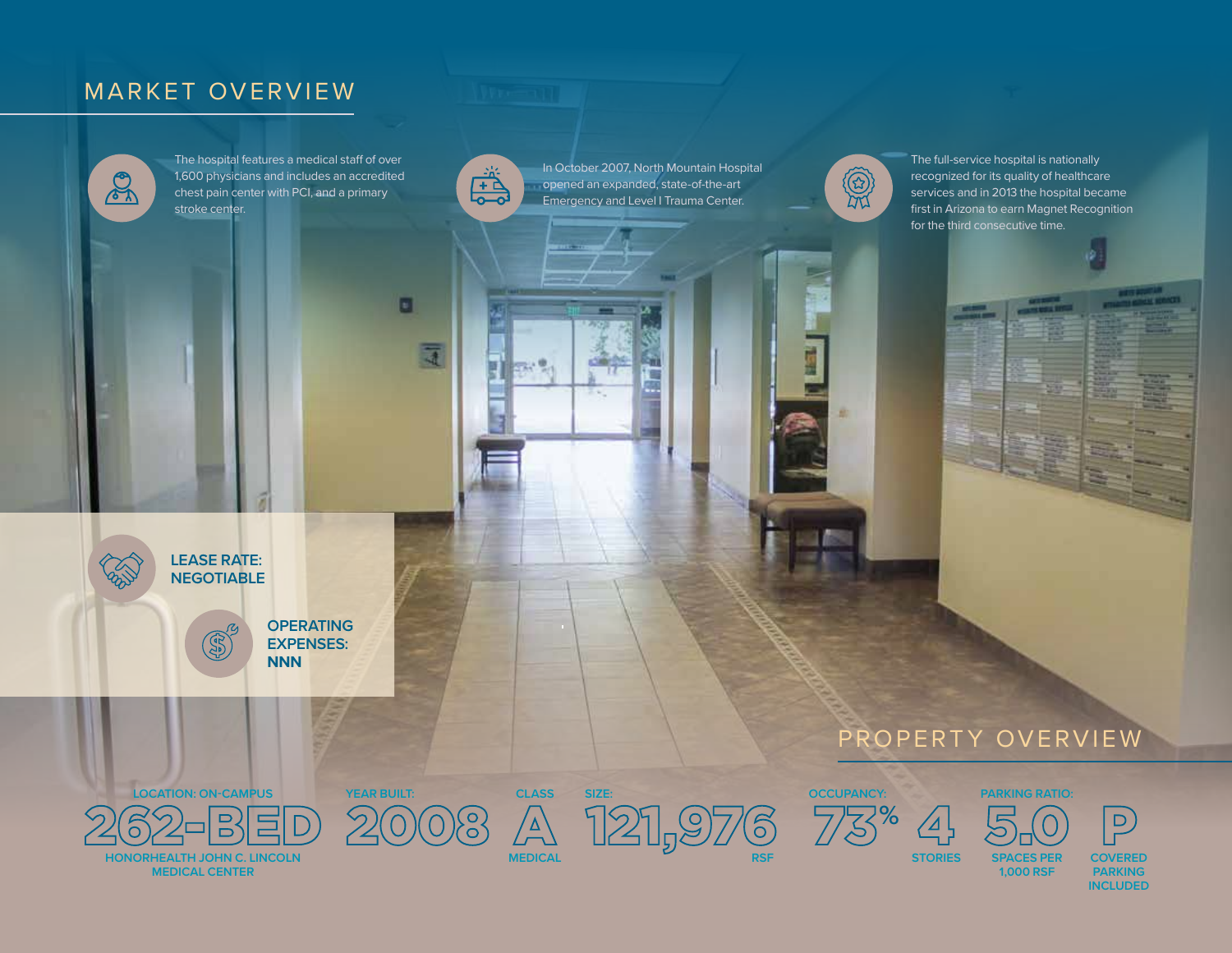